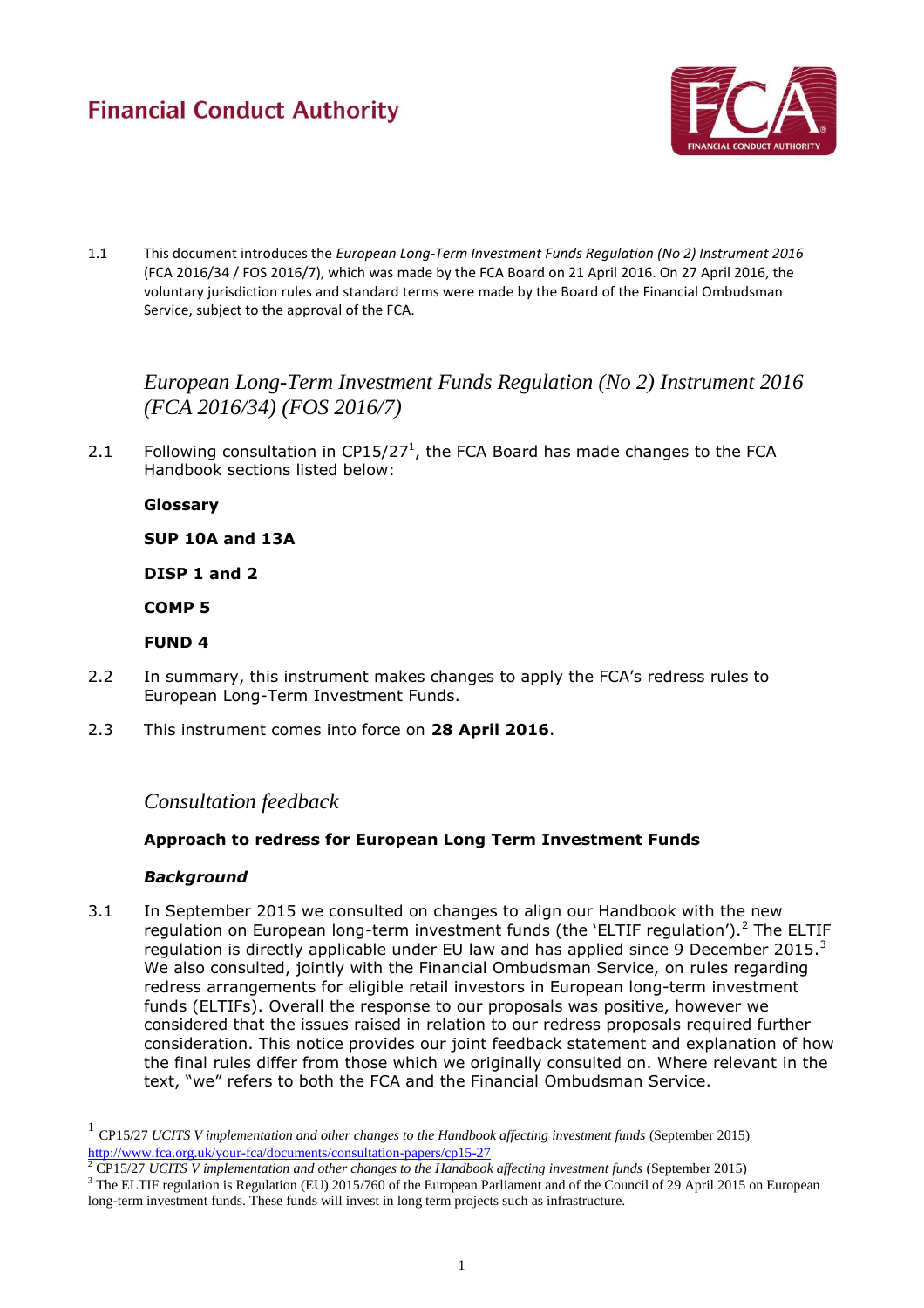3.2 On 3 December 2015 the FCA Board approved changes to our Handbook in relation to all proposals on the application of the ELFTIF regulation<sup>4</sup> other than those relating to redress. We are now publishing changes to the Handbook that will apply our redress rules to ELTIFs.

## *Summary of proposals*

- 3.3 We consulted on bringing all managers and depositaries of UK-domiciled ELTIFs within the scope of the Financial Ombudsman Service (the 'ombudsman service') and the Financial Services Compensation Scheme (FSCS) when these funds are offered to eligible retail investors. This would also have included the activities of:
	- incoming EEA alternative investment fund managers (AIFMs) that manage UKauthorised ELTIFs, and
	- UK AIFMs managing ELTIFs domiciled elsewhere in the EU from the UK on a services basis
- 3.4 Our proposals reflected a general continuation of the current regime under the Alternative Investment Fund Managers Directive (AIFMD) (2011/61/EU). ELTIFs are currently categorised as 'unauthorised AIFs' and their managers therefore fall within scope of our redress rules. Our proposed changes to the current regime were:
	- A proposal to include depositaries of ELTIFs, which are not covered under existing rules.
	- A proposal to include managers and depositaries of ELTIFs set up as closedended investment companies. Closed-ended investment companies, commonly known as investment trusts, are not currently within the scope of the redress rules. However, ELTIFs will be authorised by us and eligible investors in all other types of authorised fund receive ombudsman service and FSCS cover. Therefore we were concerned that differences in the regulatory treatment of investors within the ELTIF 'brand' might create confusion for potential retail investors.
	- A proposal to amend the definition of an authorised fund to include ELTIFs, for the purposes of the Compensation sourcebook (COMP) and the chapter of the Fees Manual on Financial Services Compensation Scheme Funding (FEES 6).
	- Finally, we proposed consequential changes to remove the definitions of 'closedended corporate AIF' and 'internally managed corporate AIF' from the Glossary.

## *Feedback*

- 4.1 We received five responses, including four from trade associations, touching on our redress proposals.
- 4.2 Two respondents were satisfied with our proposals. Two others supported the proposal to bring managers and depositaries of ELTIFs marketed to retail investors within the scope of the ombudsman service and the FSCS, but suggested a clearer distinction should be made between ELTIFs that will be marketed to retail investors and those that will not. Finally, one respondent said managers and depositaries of ELTIFs set up as investment trusts should not fall within the scope of the ombudsman service and the FSCS.
- 4.3 This respondent raised several concerns:
	- Our policy could create a possibility that more investment trusts are brought into scope of the ombudsman service in the future, which the respondent considered unacceptable.

 $\overline{a}$ <sup>4</sup> HN28/15 *Handbook Notice No.28* (December 2015)

<http://www.fca.org.uk/static/documents/handbook/fca-handbook-notice-28.pdf>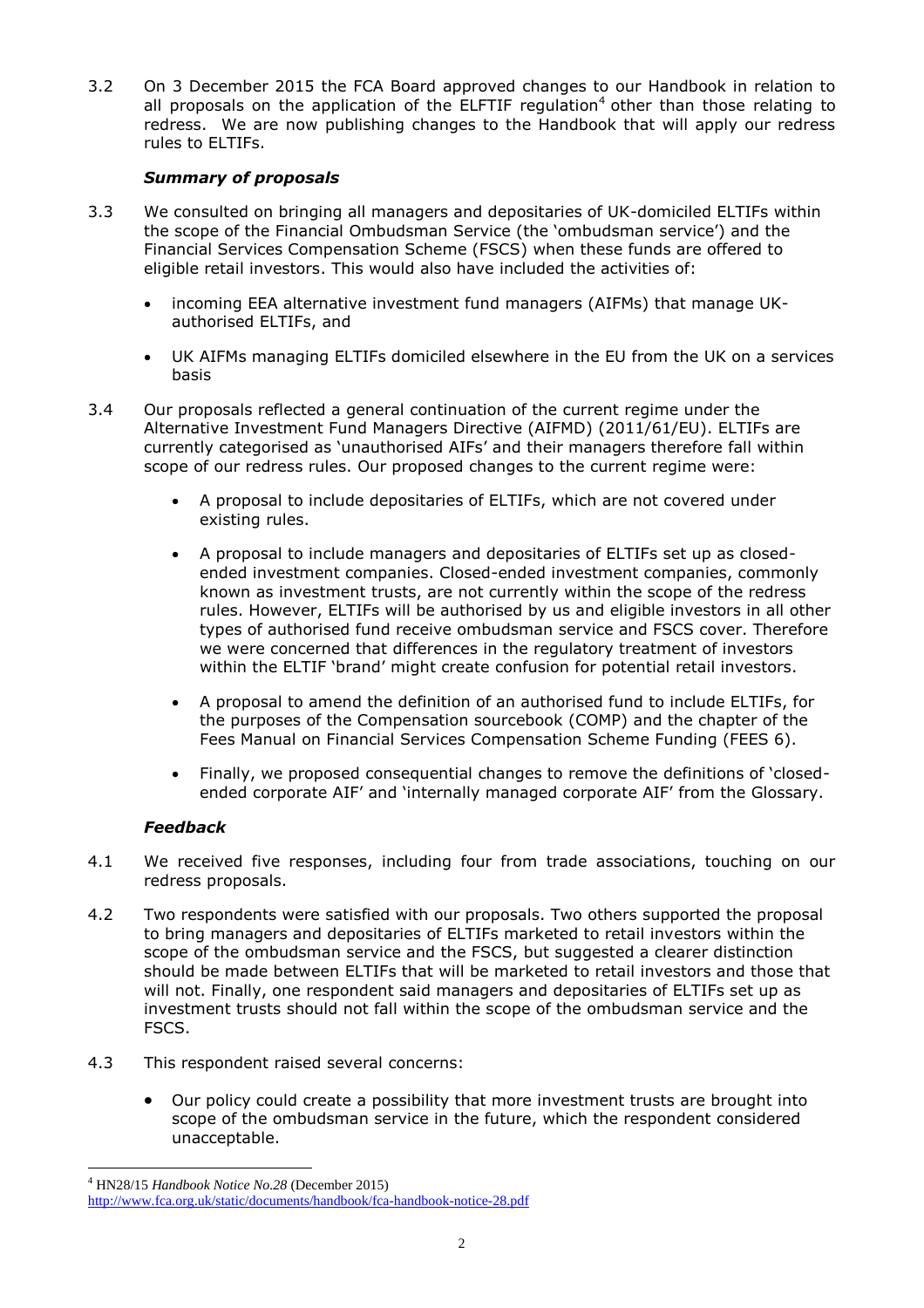- The ombudsman service might make a financial award where the eligible complainant is an individual shareholder in a self-managed ELTIF. Complainants would be compensated out of the assets attributable to other shareholders in the self-managed ELTIF, and no mechanism is available to compensate such complainants without compromising the interests of other holders of the same class of security.
- Shareholders in investment trusts are already protected by tailored governance and legal mechanisms under established principles of company law, which may conflict with our proposals.
- 4.4 This respondent sent further specific questions on the practical application of the rules to assist us in our analysis.

### *Our response*

- 4.5 We intend to implement our proposal for ELTIFs as consulted on, with the exception of ELTIFs set up as investment trusts.
- 4.6 A general distinction between retail and non-retail ELTIFs is already in place for firms. As set out in DISP 1.1.12R, firms can benefit from an exemption from the rules by notifying us in writing that they will have no dealings with eligible complainants. Similarly, FEES 6.2 sets out how firms can claim exemptions from FSCS levies. These exemptions will also be available to managers and depositaries of ELTIFs that are not marketed to retail investors, so a specific distinction is not required.
- 4.7 We have considered the arguments regarding consistency of treatment for all investment trusts against the desire to provide consistency within the ELTIF brand. We have also taken into account the risks associated with bringing ELTIFs that are investment trusts, particularly those that are self-managed, within the scope of the ombudsman service and the FSCS.
- 4.8 We have also considered the specific concerns raised and take the view that:
	- Our position on bringing established investment trusts within the scope of the ombudsman service and the FSCS was set out in our policy statement on implementing AIFMD.<sup>5</sup> Our latest proposal does not reopen the debate on their treatment.
	- In the case of a self-managed investment trust, the assets of the company are indirectly those of the investors and as such, any compensation awarded by the ombudsman service might affect the assets and returns of all investors in the company. However, not all complainants are awarded financial compensation – the ombudsman service may require a firm to resolve a complaint by other means. In reality, the risks of a successful complaint affecting the assets of all investors can be mitigated: the ombudsman service has the power to dismiss a complaint if evidence leads it to believe the complaint would be better suited for the courts.
	- As such, and after further engagement, we do not think our proposal to bring ELTIFs that are investment trusts within the scope of the ombudsman service and the FSCS would create a misalignment with company law. The ELTIF regulation makes the manager of an ELTIF liable for any infringement of the regulation and for losses or damages resulting from non-compliance with the regulation.<sup>6</sup> The ombudsman service would offer an alternative for eligible retail investors, who might not have the means to go to court to seek redress.

 $\overline{a}$ 5 PS13/5 *Implementation of the Alternative Investment Fund Managers Directive* (June 2013)

https://www.fca.org.uk/your-fca/documents/ps13-5-implementation-of-the-aifmd

 $6$  Article 8(3) of the ELTIF regulation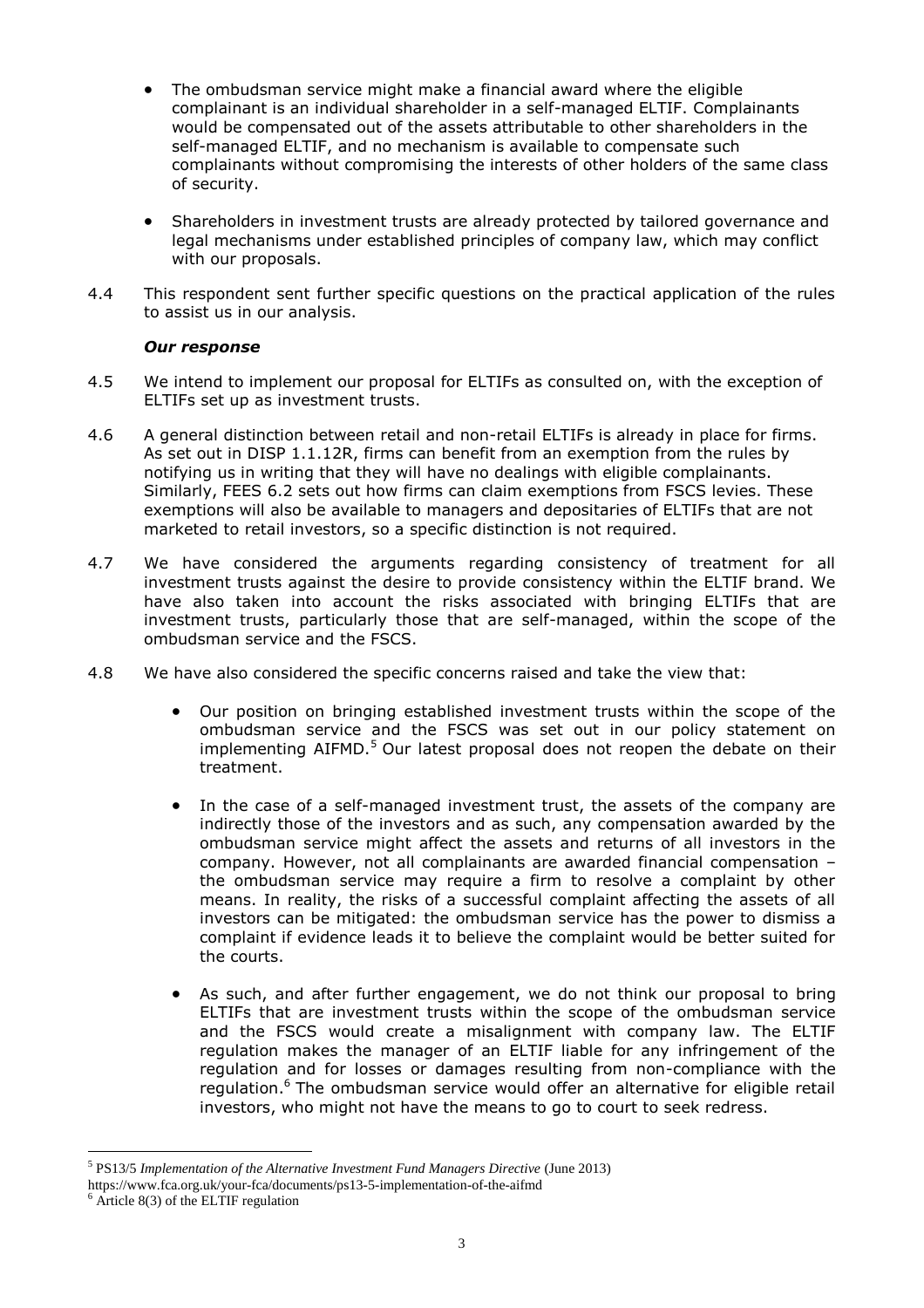- 4.9 However, notwithstanding the above we have decided to postpone applying our proposals to ELTIFs set up as investment trusts, at least until we have a better overview of the ELTIF market, for a number of reasons. Investment trusts, unlike some other types of legal structures for investment, provide additional ways for investors to influence the actions of their board. This means the range of issues that might give rise to an unresolved complaint being referred to the ombudsman service is likely, in practice, to be limited. Therefore, the costs associated with setting-up internal procedures and paying on-going levies might not currently be proportionate.
- 4.10 This is not to say that investors in investment trusts are less likely to have cause for complaint, but the mechanisms available to them under company law should be sufficient to mitigate our concerns for the time being. Other investment trusts are not currently subject to the ombudsman service or the FSCS. In addition, we do not have evidence to suggest that the lack of such cover has been a cause of consumer detriment since the rules were amended in 2003 to strengthen the governance of investment companies.<sup>7</sup>
- 4.11 As no market for ELTIFs has yet developed, we have therefore proposed to treat ELTIFs set up as investment trusts like other such companies under the redress rules, at least for the time being.
- 4.12 We nevertheless expect all firms to act in line with FCA Principles for Business as applicable<sup>8</sup> and with our Treating Consumers Fairly principles.<sup>9</sup> This includes providing consumers with clear information about what they are investing in and ensuring there are no unnecessary barriers to complaining when something goes wrong.
- 4.13 ELTIFs available to retail investors will be required to produce a key information document (KID) in line with the regulation on packaged retail and insurance-based investment products (PRIIPs).<sup>10</sup> The KID will require a brief description of whether the ELTIF is covered by an investor compensation scheme and if so, which risks are covered and which are not.<sup>11</sup> It will also give information about how and to whom an investor can make a complaint about the product and/or the conduct of the manager (and/or the person advising or selling the product).<sup>12</sup>
- 4.14 While the PRIIPs regulation will not be applicable until 31 December 2016, we would consider it good practice for managers of ELTIFs marketable to retail investors to comply with disclosures as set out in PRIIPS prior to its entry into force, wherever possible. This includes disclosing to their potential investors whether or not they are within the scope of the ombudsman service and the FSCS in the intervening period.
- 4.15 We will consider, through our authorisation and supervision powers, whether the provisions within company law and the Listing Rules are in practice proving to be sufficient to meet the requirements of the ELTIF regulation and our standards of investor protection.
- 4.16 As the retail ELTIF market develops, we will review our position. If evidence shows a need to apply consistency of treatment under the redress rules for ELTIF investors, we may consult again on bringing ELTIFs set up as closed-ended investment companies within the scope of the ombudsman service and the FSCS.

## **Cost benefit analysis and compatibility statement**

<http://www.fca.org.uk/static/fca/documents/fsa-tcf-towards.pdf>

 $\overline{a}$ 

<sup>7</sup> PS164 *Investment companies (including investment trusts), Changes to the Listing Rules and the Conduct of Business Rules; Changes to the Model Code, Feedback on CP164 and made text* (October 2003[\) http://www.fsa.gov.uk/pubs/policy/ps164.pdf](http://www.fsa.gov.uk/pubs/policy/ps164.pdf)

<sup>8</sup> https://www.handbook.fca.org.uk/handbook/PRIN/2/?view=chapter

<sup>9</sup> *Treating customers fairly – towards fair outcomes for comsumers* (July 2006)

<sup>&</sup>lt;sup>10</sup> The PRIIPs regulation is Regulation (EU) No 1286/2014 of the European Parliament and of the Council of 26 November 2014 on key information documents for packaged retail and insurance-based investment products (PRIIPs). See also Article 23(1) of the ELTIF regulation.

<sup>&</sup>lt;sup>11</sup> Article  $8(3)(e)$  of the PRIIPs regulation

<sup>&</sup>lt;sup>12</sup> Article 8(3)(h) of the PRIIPs regulation